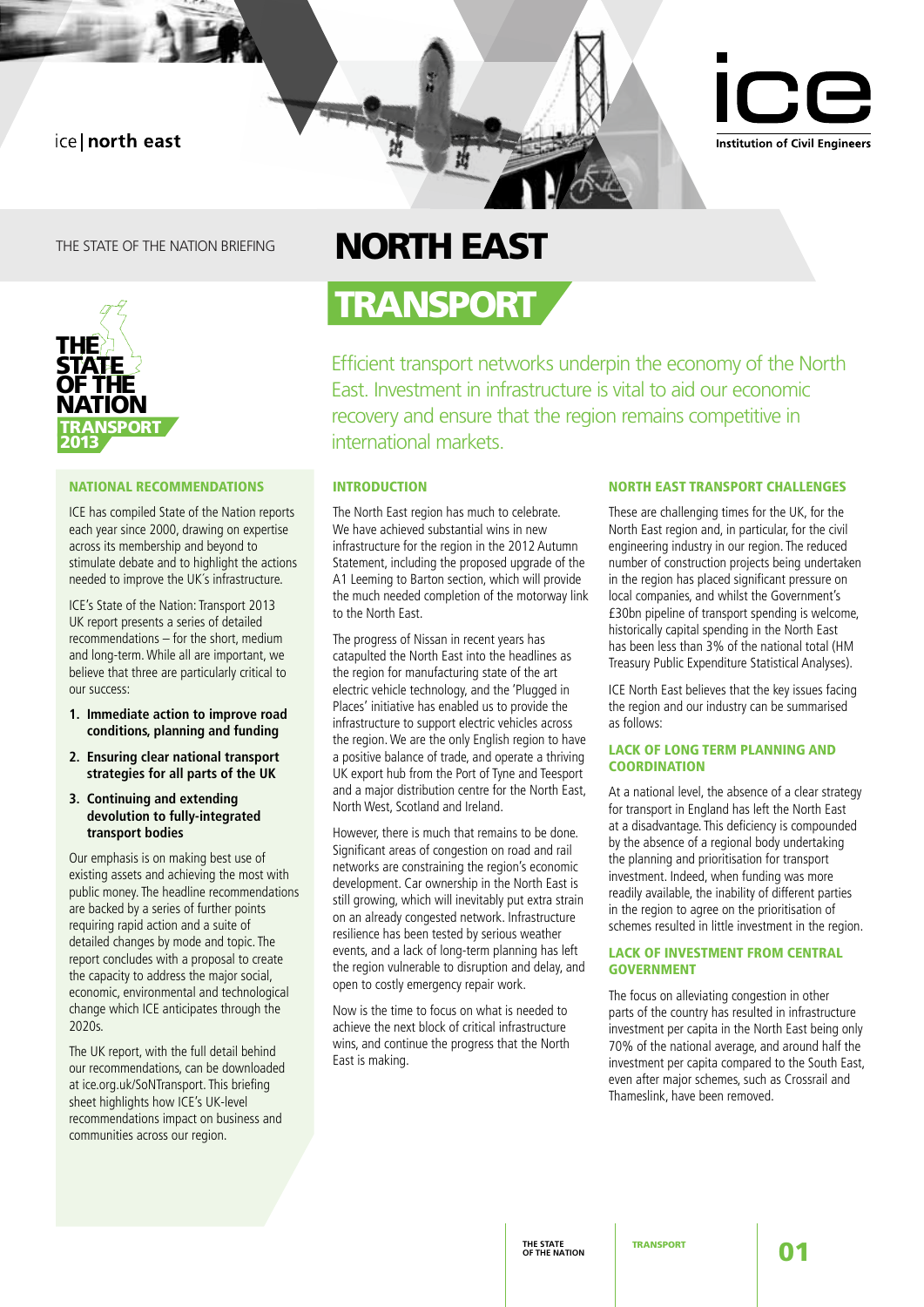# CONTINUITY OF PROJECTS

Even before the economic downturn, the absence of a clear forward programme of projects and the stop/start nature of projects and funding made it difficult for the engineering sector to provide adequate resources to deliver projects efficiently.

# Regional connectivity and resilience

Geographically the North East is remote and relies on a small number of key transport routes such as the A1, A19 and East Coast Main Line. The investment in the A1 announced in the 2012 Autumn Statement is welcomed, bringing a motorway connection to the region. However, terminating the proposed high speed rail link at Leeds will exacerbate the perceptions of our peripherality, and may deter companies from locating in the North East in the future. Furthermore, the resilience of our existing networks is of vital importance, and has been tested in recent months as adverse weather events closed both road and rail links on several occasions, leaving the region inaccessible.

At an international level, aviation links are vital to the region's economic prosperity in the increasingly global market place, and decisions about Air Passenger Duty and the national hub airport have a significant impact on our connectivity. Surface access to our ports is key to enable them to fulfil their full potential, both supporting the economy of the North East and providing much needed relief to congested networks in the rest of the country.

# Risk of skills shortage

The existing pressure on the construction sector has forced companies to down-size, with some closing offices, and others leaving the region completely. Trained and talented engineers are forced to consider career changes removing skills and experience from the region.

# Move to low carbon transport

We must also address the longer term challenges of providing low carbon sustainable transport. However, the region still has the lowest car ownership of all the English regions, and car ownership continues to grow, albeit from a low base. As a result some of the issues affecting the delivery of sustainable transport solutions and behaviour change are not the same as in other areas. Our future investment strategy should seek to encourage greater use of alternative modes other than the private petrol/diesel car, by providing viable alternatives and integrated public transport.

#### Recommended actions

We believe that urgent action is required to address the issues identified above and to facilitate the investment that is needed in the region to help stimulate economic recovery.

### A national transport strategy for England

Development of a national strategy for transport in England, as described in the main report, will have clear benefits for the North East, and will underpin the delivery of our key regional priorities.



Maintenance of the existing asset is vital

#### Regional coordination and strategy

Public and private sector interests across the North East must work together to coordinate and prioritise multimodal transport projects. The development of a combined body to cover the transport authorities in the NE Local Enterprise Partnership (LEP) area is a welcome step, but from a strategic perspective, it is vital that this body aligns with work being undertaken by the Tees Valley LEP, to ensure coordination across the whole region. Together, they should prepare a regional transport investment strategy, spanning beyond government periods of office, to meet their own respective development objectives as well as the daily requirements of the region's population. The strategy can build on the work being done by the CBI and North East Chamber of Commerce, and should identify a clear pipeline of future projects to enable industry to prepare the adequate resources for delivery and Central Government to plan future investment.

The strategy should also provide long term planning to incorporate low carbon sustainable transport, drawing on all transport modes and building on the region's strength with electric vehicles. It should also identify where investment in adjacent regions will bring enhanced benefit to the North East, as was done with the A1 improvements, and allow joint working/funding bids where this is beneficial – this will be particularly important for future rail investment.

## **FUNDING**

Central Government should review the way funding is granted to regions to ensure a more even distribution of resources across the UK and provide a greater level of certainty in the longer term. The region should identify schemes that are ready to be delivered now to release immediate investment, help stimulate future growth and alleviate the short term pressure on the construction industry. A development fund should be made available to the Local Enterprise Partnerships to develop potential future transport schemes to sufficient detail so that they can be entered into traditional funding streams. With Local Transport Bodies taking responsibility for local major schemes from 2015, it is imperative that a pipeline of schemes is developed to a sufficient state of readiness to enable them to be brought forward quickly, should additional funding become available.

In his Independent Review of the NE LEP, Lord Adonis recommended that the North East transport body should develop a single united North East infrastructure fund of £500m to fund a ten year transport programme. ICE North East believes that this should be implemented without delay and should be accompanied by a similar programme in the Tees Valley LEP area, under the umbrella of a regional transport strategy, to ensure a coordinated approach to transport delivery and programming across the whole region.

Further recognition is required of the contribution that the North East is making towards reducing carbon emissions, not only in terms of electric vehicle manufacture and infrastructure, but also from rail freight growth. This should be reflected in the funding given to the region in support of these advances in sustainability.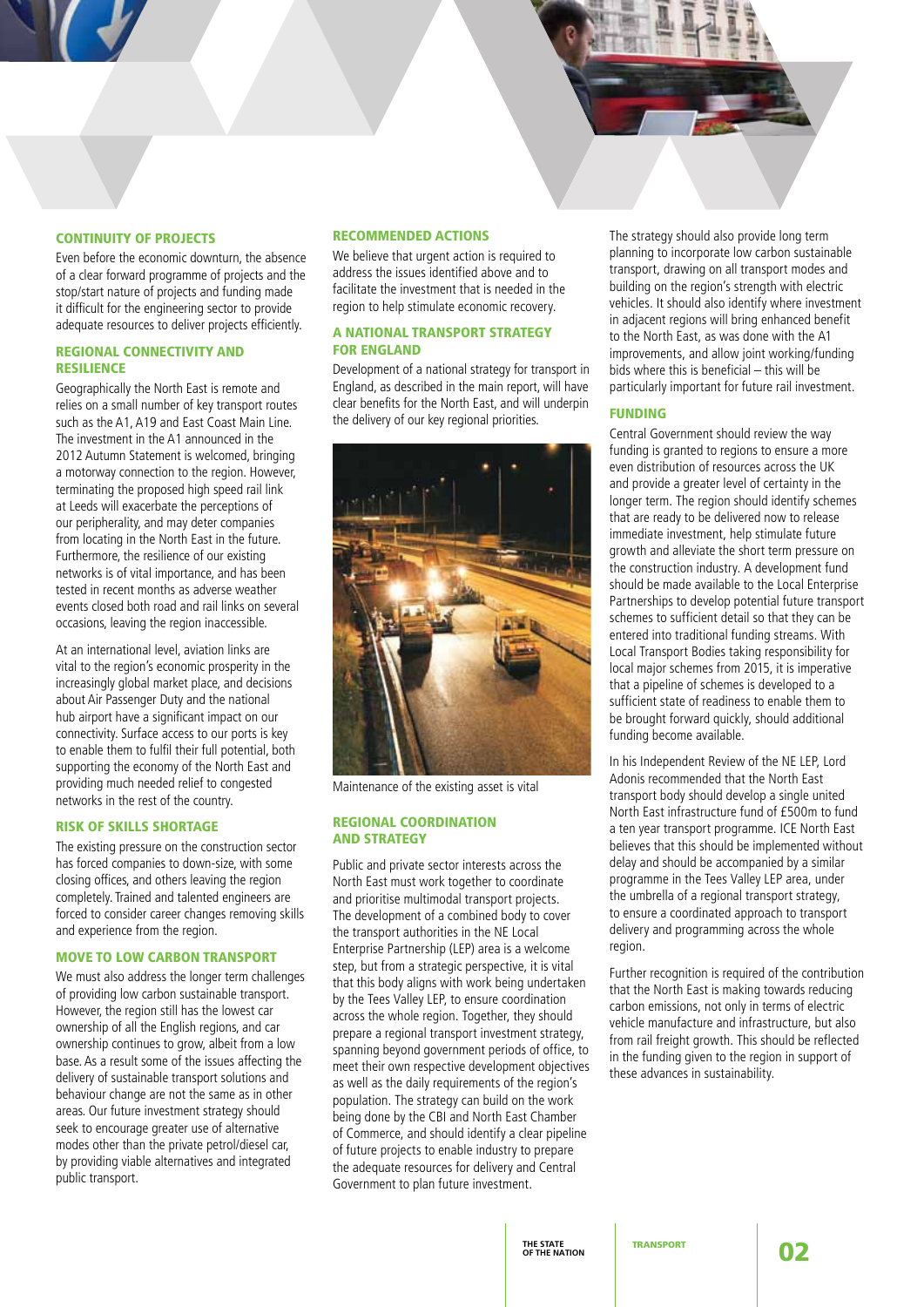

#### Suitable appraisal process

A more suitable appraisal process is required to make the analysis of schemes and allocation of funds fairer. A common appraisal process should be developed to enable Local Transport Boards to make informed, multi-modal decisions in place of the current WebTAG and cost benefit ratio methodology, which is only suitable for the comparison of like-for-like schemes. A different framework would give more control to regions and allow schemes to be compared across all modes on a more even playing field. Any new process should also address the issue of how economic growth can be better balanced across the UK, and there is a clear role for a new, Independent Infrastructure Commission in developing this.

# Improve infrastructure and network resilience

Targeted investment in highway infrastructure is required to address congestion points on the A1, A19 and a number of other key routes to support economic growth. Additionally, the region should undertake an assessment of the resilience of critical infrastructure to identify measures required to ensure its operation during extreme weather events. These improvements must be captured in the regional transport strategy and delivered.

Nationally, rail funding is focussed on electrification and HS2. The current plans do little for the North East, and ICE NE is keen to see an East Coast extension of HS2 to Scotland, providing the economic benefit of high speed links between our region and two capital cities. However, irrespective of any future extensions to HS2, investment is required in our rail network now to improve capacity and resilience. Typically, this will include reopening mothballed routes and stations and improving freight facilities, improving the competitiveness of our ports and alleviating congestion on passenger routes. In advance of HS2, spending on the East Coast Main Line should focus on the line north of York to ensure that the North East will benefit from through running HS2 trains from 2033, and enable local and regional services to be aligned to the new national network.

ICE North East is keen to see a review of Air Passenger Duty and believes that a reduction would make routes more competitive, as this is currently having an adverse impact on European services to our regional airports. We support the development of a new international aviation hub with appropriate rapid transport links to central London.

We must increase cycling in the city centres and conurbations across the North East. This will require investment to deliver physical changes to our street environment, giving road space to walking and cycling, reducing traffic and vehicle speeds and removing unnecessary pedestrian guard rail and other street clutter. Increased investment in cycling infrastructure is also required to provide cyclists with off-road routes that are segregated from pedestrians. Together, these measures will facilitate journeys into work in town and city centres and help to deliver the stepchange in walking and cycling which is needed to improve health, alleviate congestion and address air pollution.

# Summary - Key priorities for transport in the North East

- 1. A national transport strategy for England, which aligns with those in the devolved nations, particularly neighbouring Scotland
	- Secure effective transport strategies for each of the UK's countries and major conurbations, with sustainable growth at their heart
	- Develop an independent infrastructure commission to advise on policy and oversee progress

# 2. City region transport authorities

- n Create city region transport authorities with the power to deliver integrated, multimodal transport solutions
- Cooperation between adjacent areas to deliver regional and pan-regional coordination

#### 3. Investment in the road and rail network to improve capacity, resilience and connectivity

- Remove constraint to economic growth by addressing congestion hotspots on our transport networks
- Reduce disruption due to extreme weather
- $\blacksquare$  Improve road condition to reduce potholes and related claims and damage
- Provide high speed rail links to London and Edinburgh
- Reduce the unit costs of new road and rail infrastructure
- Improve deliverability of new infrastructure, services (time, cost, quality)



# Newcastle University cycle park

## 4. A new appraisal process to compare different types of scheme

- Develop a new process which enables fair comparison of different types of scheme and addresses the rebalancing of economic growth across the UK
- Set up an independent infrastructure commission to oversee development of a new appraisal process
- Move away from prescribed use of webTAG which can only compare like-forlike schemes

#### 5. Protect our international connectivity

- Review Air Passenger Duty
- Protect slots for regional connections to UK National hub airport
- **n** Improve road and rail connections to our ports, particularly for freight

### 6. Increase cycling in city centres and invest in cycling infrastructure

- $\blacksquare$  Invest in infrastructure which provides a safe and enjoyable cycle commute into city centres, with off-road routes that are segregated from pedestrians
- **Encourage car users to switch to** sustainable modes
- Deliver increased capacity, and less overcrowding on public transport
- $\blacksquare$  Facilitate greater social mobility by enhancing connections to employment